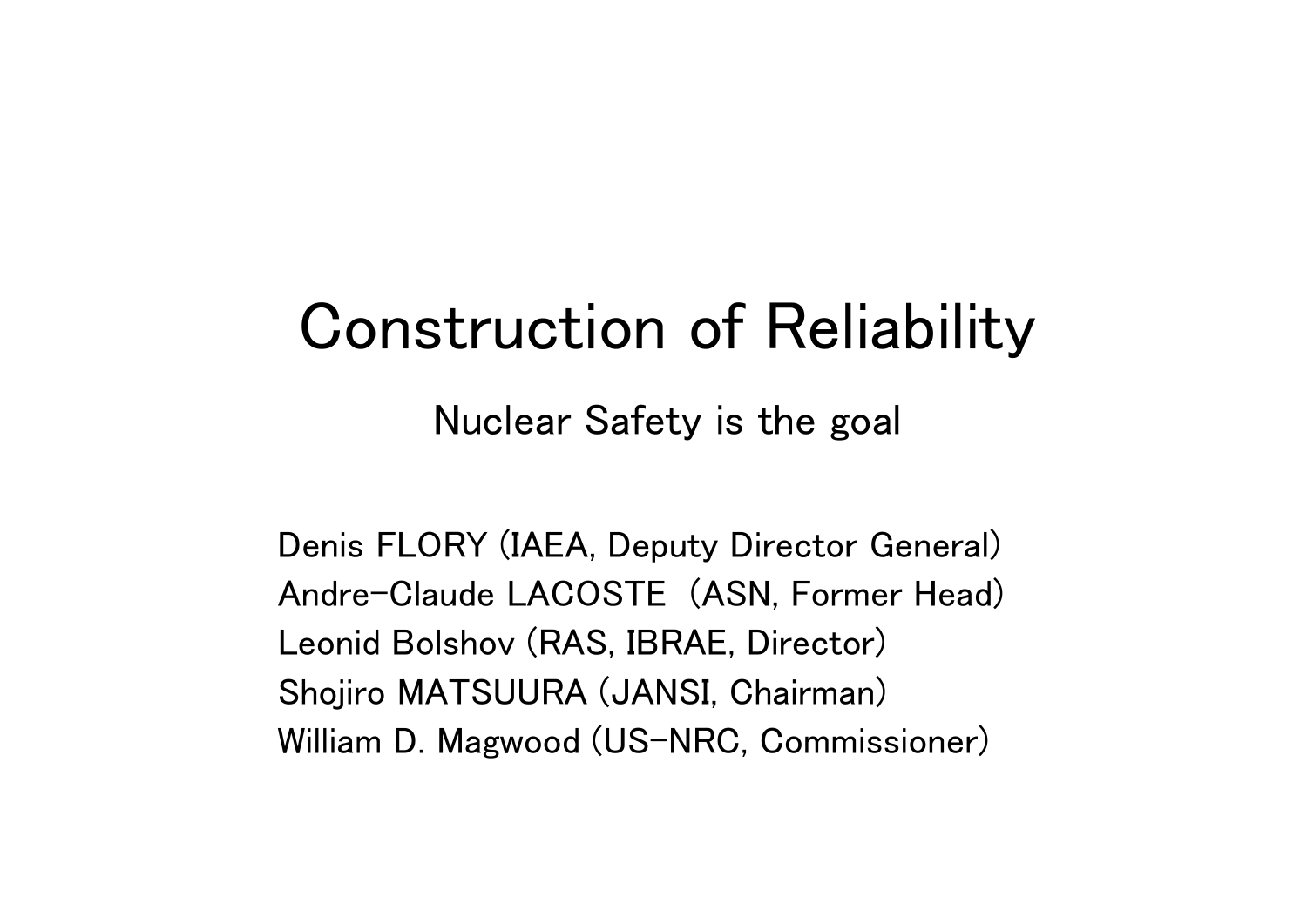# IAEA Safety Fundamentals (SF-1)

Principle 1: Responsibility for safety

The prime responsibility for safety must rest with the person or organization responsible for facilities and activities that give rise to radiation risks.

Principle 2: Role of government

An effective legal and governmental framework for safety, including an independent regulatory body, must be established and sustained.

Principle 3: Leadership and management for safety Effective leadership and management for safety must be established and sustained in organizations concerned with, and facilities and activities that give rise to, radiation risks.

http://www-pub.iaea.org/MTCD/publications/PDF/Pub1273\_web.pdf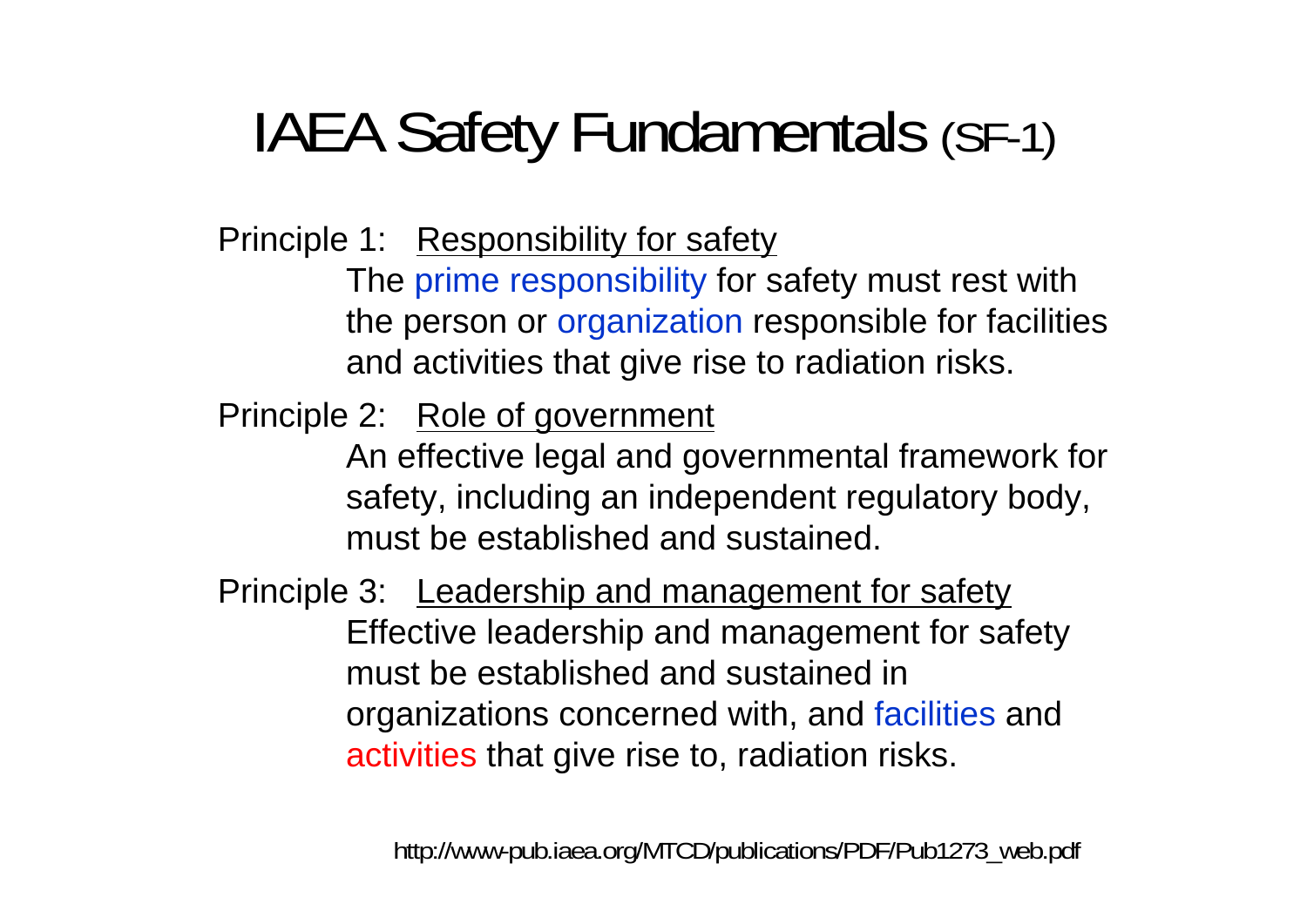### Lessons Learned for Regulation System

- Malfunction of Emergency Management
	- Narrow Viewpoint Suggestions by Government
	- Lack of wide viewpoint preparedness
	- Lack of expert support
- Malfunction of Regulation
	- – Objective of regulation was NOT Nuclear Safety (Just adherence to laws)
	- Mainly regulate the Low Risk or No Risk ones
	- Avoid risk informed regulation
	- Hardware existence check because of easy regulation.
	- Lack of comprehensive risk based decision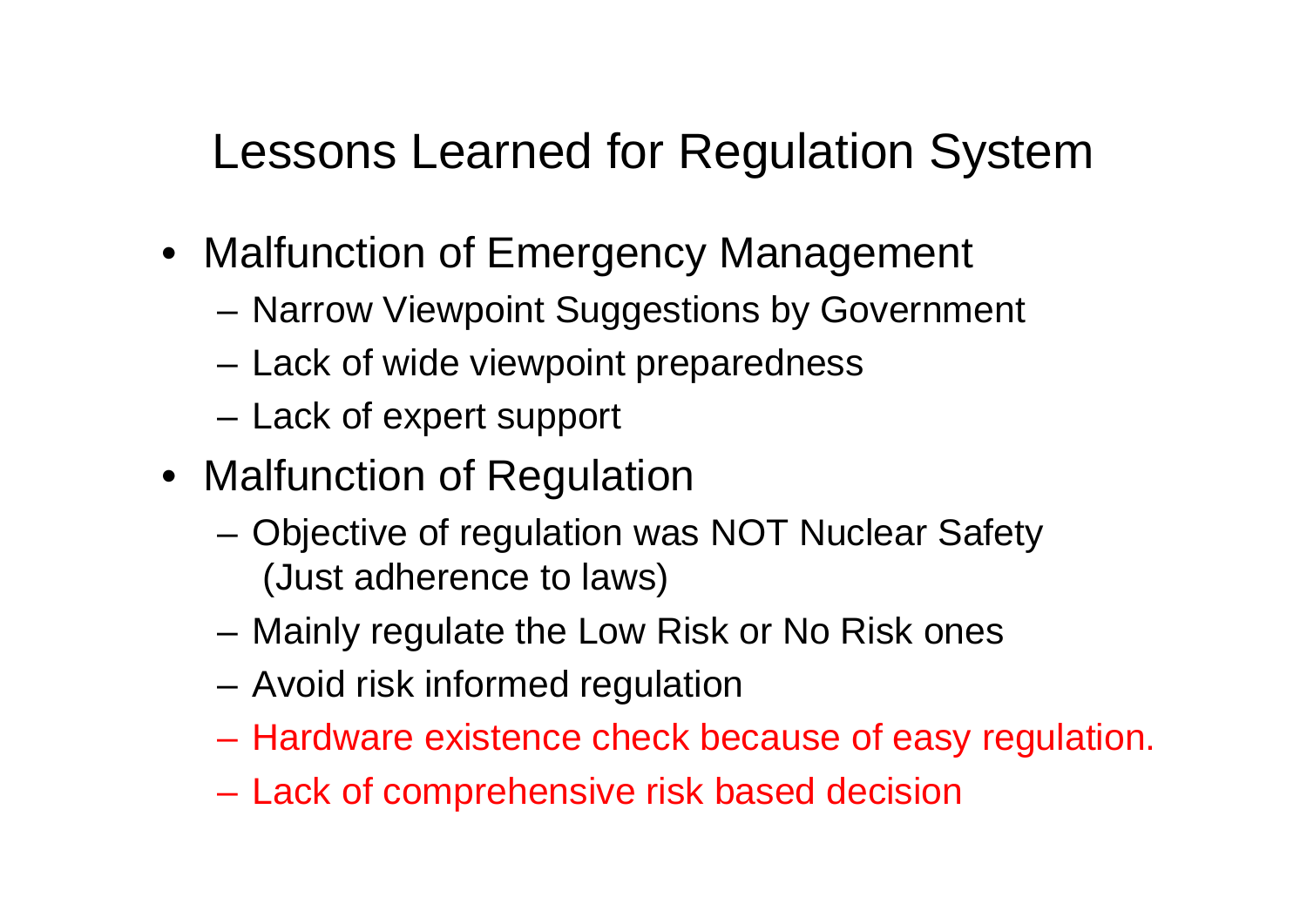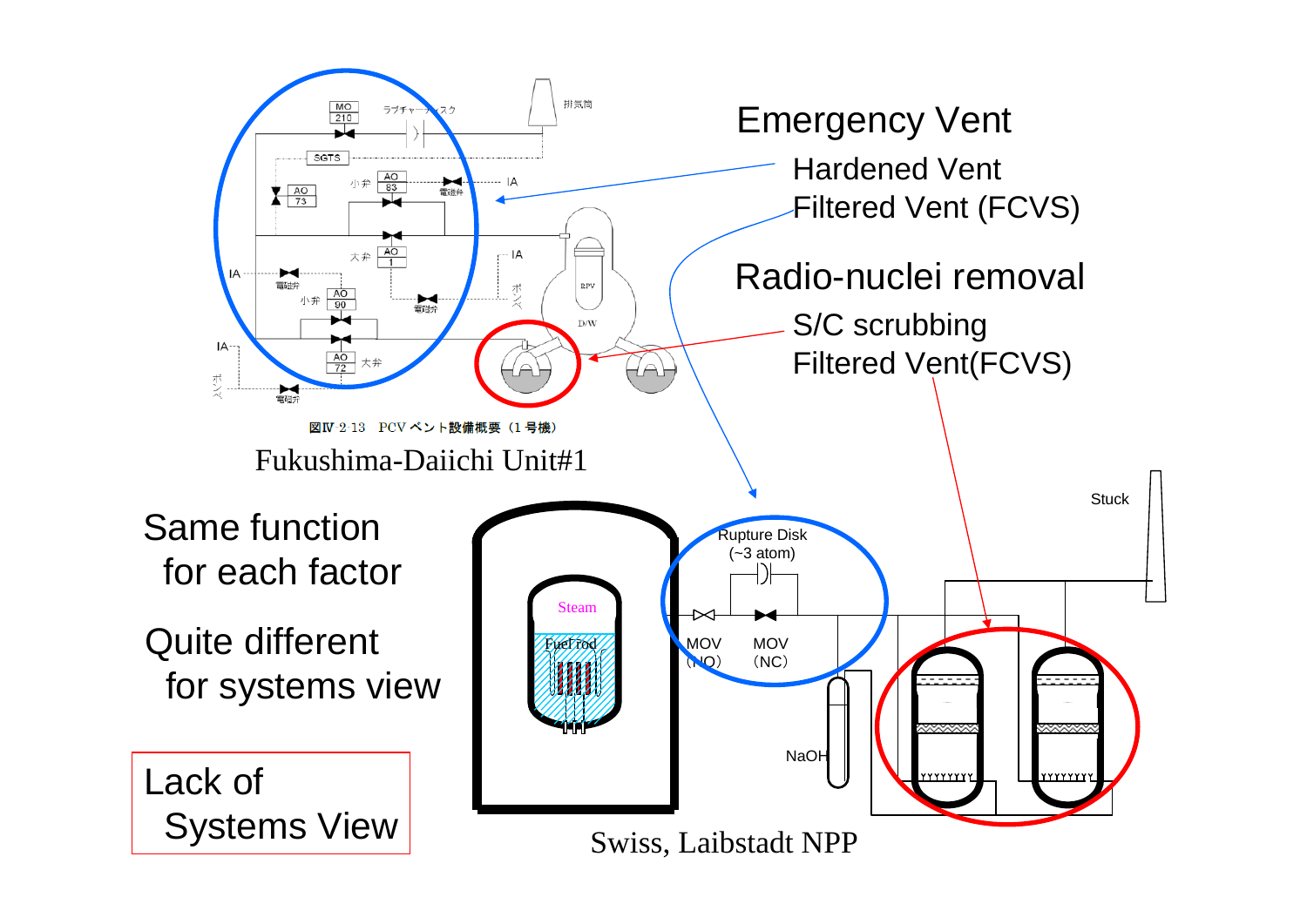Nuclear Safety; Reduce the comprehensive risk

#### Filtered Vent

EU: Independent Vent-line with filter system The system do operate under SA conditions Japan:S/C Scrubbing for filter, Hardened Vent for vent

Power supply was expected to be available

#### What are the differences?

Function: Same functions for both EU and Japan (Japan assumed that Hardware should be available) Systems: Quite different system for SA mitigation

Comprehensive Systems Viewpoint is important Hardware (functions) availability has no meaning